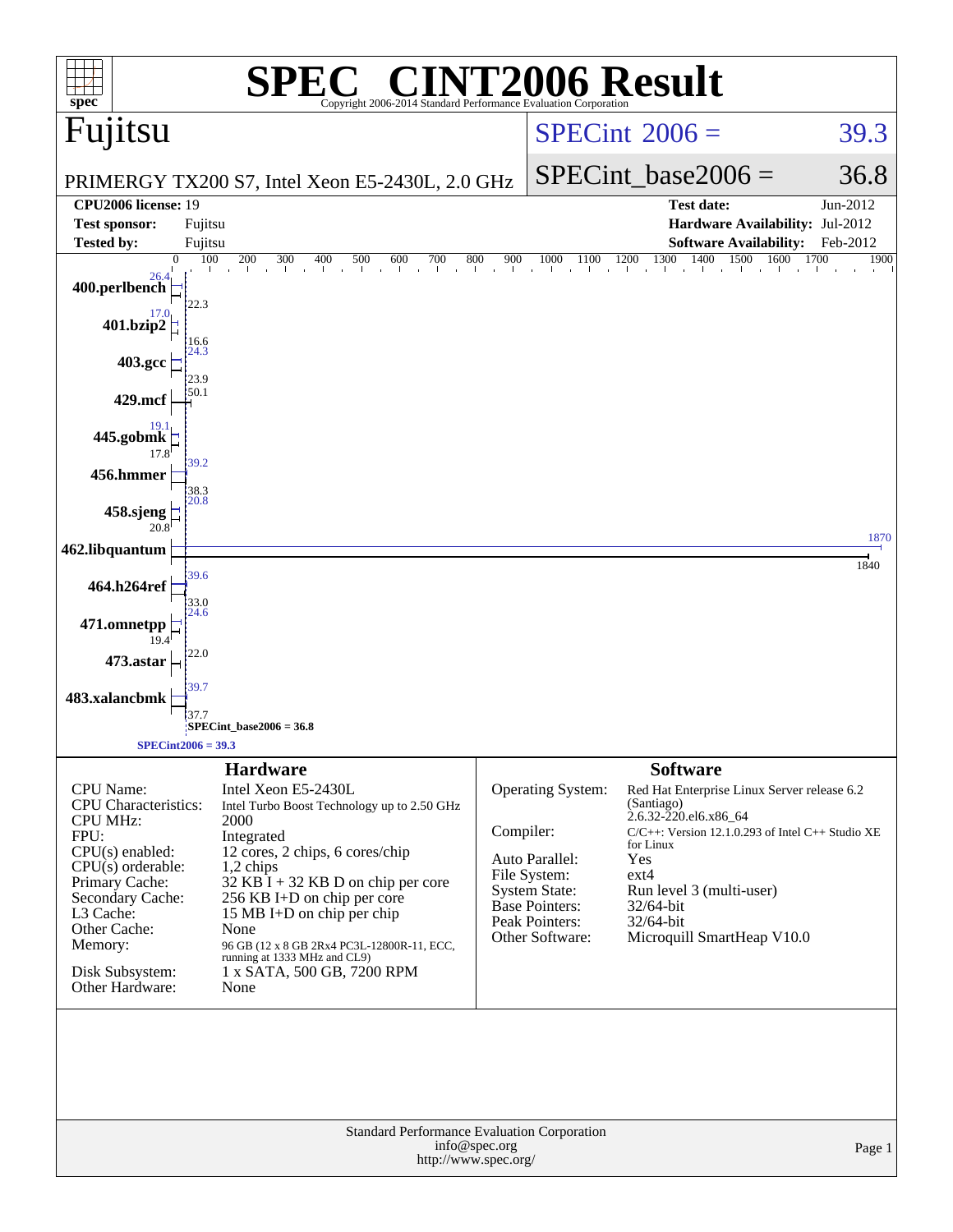

# **[SPEC CINT2006 Result](http://www.spec.org/auto/cpu2006/Docs/result-fields.html#SPECCINT2006Result)**

# Fujitsu

### $SPECint2006 = 39.3$  $SPECint2006 = 39.3$

PRIMERGY TX200 S7, Intel Xeon E5-2430L, 2.0 GHz

SPECint base2006 =  $36.8$ 

**[CPU2006 license:](http://www.spec.org/auto/cpu2006/Docs/result-fields.html#CPU2006license)** 19 **[Test date:](http://www.spec.org/auto/cpu2006/Docs/result-fields.html#Testdate)** Jun-2012

**[Test sponsor:](http://www.spec.org/auto/cpu2006/Docs/result-fields.html#Testsponsor)** Fujitsu **[Hardware Availability:](http://www.spec.org/auto/cpu2006/Docs/result-fields.html#HardwareAvailability)** Jul-2012 **[Tested by:](http://www.spec.org/auto/cpu2006/Docs/result-fields.html#Testedby)** Fujitsu **[Software Availability:](http://www.spec.org/auto/cpu2006/Docs/result-fields.html#SoftwareAvailability)** Feb-2012

#### **[Results Table](http://www.spec.org/auto/cpu2006/Docs/result-fields.html#ResultsTable)**

|                    | <b>Base</b>                                                                                              |       |                |       |                |              |                | <b>Peak</b>  |                |              |                |              |  |
|--------------------|----------------------------------------------------------------------------------------------------------|-------|----------------|-------|----------------|--------------|----------------|--------------|----------------|--------------|----------------|--------------|--|
| <b>Benchmark</b>   | <b>Seconds</b>                                                                                           | Ratio | <b>Seconds</b> | Ratio | <b>Seconds</b> | <b>Ratio</b> | <b>Seconds</b> | <b>Ratio</b> | <b>Seconds</b> | <b>Ratio</b> | <b>Seconds</b> | <b>Ratio</b> |  |
| 400.perlbench      | 439                                                                                                      | 22.3  | 439            | 22.3  | 440            | 22.2         | 370            | 26.4         | 370            | 26.4         | 370            | 26.4         |  |
| 401.bzip2          | 581                                                                                                      | 16.6  | 580            | 16.6  | 580            | 16.6         | 569            | 16.9         | 569            | <b>17.0</b>  | 569            | 17.0         |  |
| $403.\mathrm{gcc}$ | 336                                                                                                      | 23.9  | 336            | 23.9  | 338            | 23.8         | 332            | 24.3         | 332            | 24.3         | 332            | 24.3         |  |
| $429$ .mcf         | 184                                                                                                      | 49.7  | 181            | 50.3  | 182            | 50.1         | 184            | 49.7         | 181            | 50.3         | 182            | 50.1         |  |
| $445$ .gobmk       | 588                                                                                                      | 17.8  | 589            | 17.8  | 589            | 17.8         | 549            | <b>19.1</b>  | 549            | 19.1         | 549            | 19.1         |  |
| $456.$ hmmer       | 244                                                                                                      | 38.3  | 244            | 38.3  | 244            | 38.3         | 238            | 39.2         | 237            | 39.3         | 238            | 39.2         |  |
| $458$ .sjeng       | 580                                                                                                      | 20.9  | 581            | 20.8  | 581            | 20.8         | 582            | 20.8         | 582            | 20.8         | 583            | 20.8         |  |
| 462.libquantum     | 11.3                                                                                                     | 1840  | 11.3           | 1840  | 11.3           | 1840         | 11.1           | 1870         | 11.1           | 1870         | 11.1           | 1870         |  |
| 464.h264ref        | 671                                                                                                      | 33.0  | 666            | 33.2  | 670            | 33.0         | 559            | 39.6         | 567            | 39.1         | 558            | 39.7         |  |
| $ 471$ .omnetpp    | 322                                                                                                      | 19.4  | 321            | 19.4  | 321            | 19.5         | 254            | 24.6         | 254            | 24.6         | 255            | 24.6         |  |
| 473.astar          | 319                                                                                                      | 22.0  | 319            | 22.0  | 319            | 22.0         | 319            | 22.0         | <u>319</u>     | 22.0         | 319            | 22.0         |  |
| 483.xalancbmk      | 183                                                                                                      | 37.8  | 183            | 37.7  | 189            | 36.6         | 174            | 39.7         | 174            | 39.7         | 173            | 39.9         |  |
|                    | Results appear in the order in which they were run. Bold underlined text indicates a median measurement. |       |                |       |                |              |                |              |                |              |                |              |  |

### **[Operating System Notes](http://www.spec.org/auto/cpu2006/Docs/result-fields.html#OperatingSystemNotes)**

 Stack size set to unlimited using "ulimit -s unlimited" Transparent Huge Pages enabled with: echo always > /sys/kernel/mm/redhat\_transparent\_hugepage/enabled

### **[Platform Notes](http://www.spec.org/auto/cpu2006/Docs/result-fields.html#PlatformNotes)**

 BIOS configuration: Intel HT Technology = Disable Frequency Floor Override = Enable

### **[General Notes](http://www.spec.org/auto/cpu2006/Docs/result-fields.html#GeneralNotes)**

Environment variables set by runspec before the start of the run:  $KMP_A$ FFINITY = "granularity=fine, scatter" LD\_LIBRARY\_PATH = "/SPECcpu2006/libs/32:/SPECcpu2006/libs/64" OMP\_NUM\_THREADS = "12"

 Binaries compiled on a system with 1x E3-1270v2 CPU + 32 GB memory using RHEL6.2 For information about Fujitsu please visit: <http://www.fujitsu.com>

# **[Base Compiler Invocation](http://www.spec.org/auto/cpu2006/Docs/result-fields.html#BaseCompilerInvocation)**

[C benchmarks](http://www.spec.org/auto/cpu2006/Docs/result-fields.html#Cbenchmarks): [icc -m64](http://www.spec.org/cpu2006/results/res2012q3/cpu2006-20120810-24130.flags.html#user_CCbase_intel_icc_64bit_f346026e86af2a669e726fe758c88044)

Continued on next page

Standard Performance Evaluation Corporation [info@spec.org](mailto:info@spec.org) <http://www.spec.org/>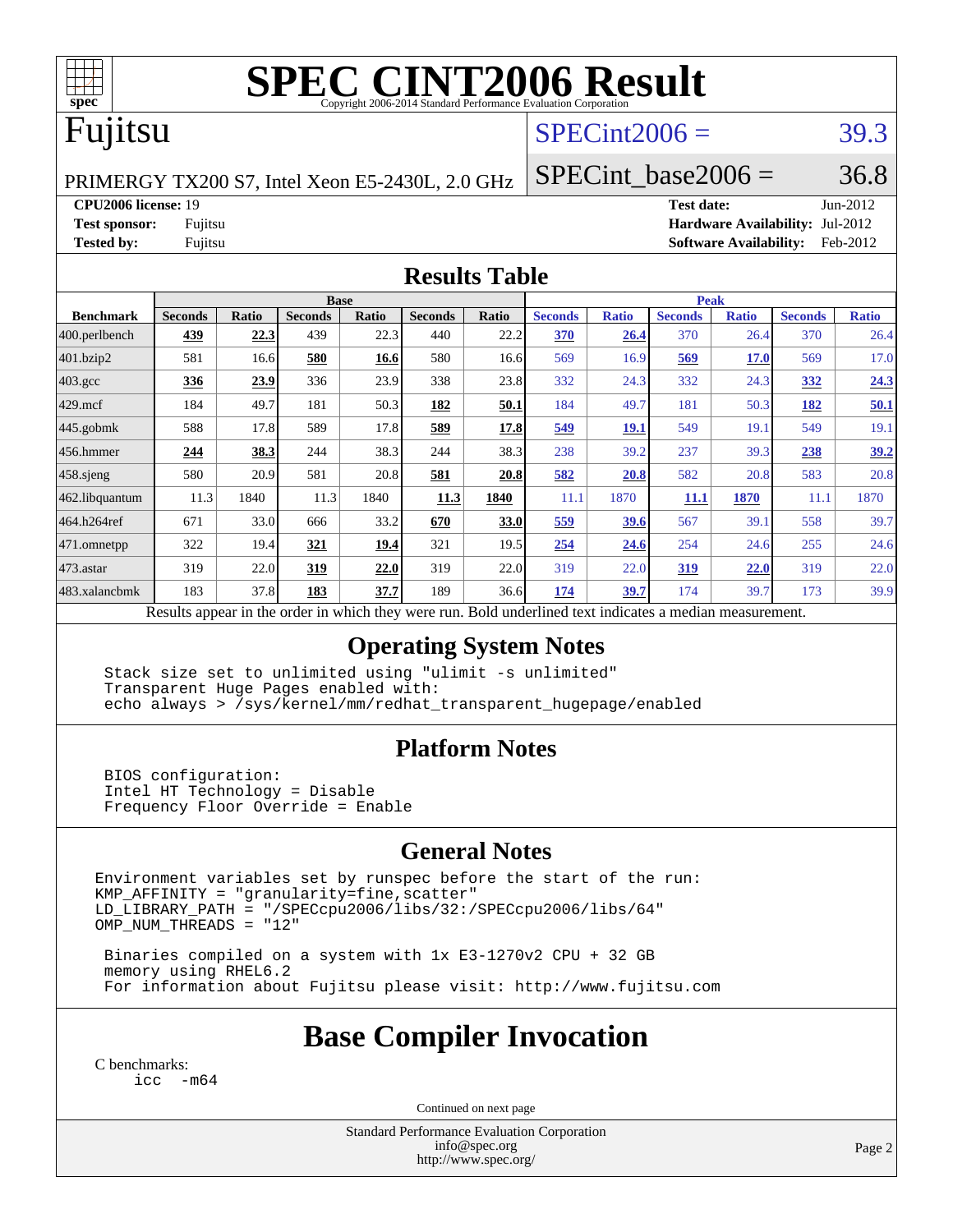| <b>SPEC CINT2006 Result</b><br>spec <sup>®</sup><br>Copyright 2006-2014 Standard Performance Evaluation Corporation                                                                                                                                                                                                                                                                                                                                                                                                                                                                                                                                                                                          |                                                                                                               |        |  |  |  |  |  |
|--------------------------------------------------------------------------------------------------------------------------------------------------------------------------------------------------------------------------------------------------------------------------------------------------------------------------------------------------------------------------------------------------------------------------------------------------------------------------------------------------------------------------------------------------------------------------------------------------------------------------------------------------------------------------------------------------------------|---------------------------------------------------------------------------------------------------------------|--------|--|--|--|--|--|
| Fujitsu                                                                                                                                                                                                                                                                                                                                                                                                                                                                                                                                                                                                                                                                                                      | $SPECint2006 =$                                                                                               | 39.3   |  |  |  |  |  |
| PRIMERGY TX200 S7, Intel Xeon E5-2430L, 2.0 GHz                                                                                                                                                                                                                                                                                                                                                                                                                                                                                                                                                                                                                                                              | $SPECint base2006 =$                                                                                          | 36.8   |  |  |  |  |  |
| CPU2006 license: 19<br><b>Test sponsor:</b><br>Fujitsu<br><b>Tested by:</b><br>Fujitsu                                                                                                                                                                                                                                                                                                                                                                                                                                                                                                                                                                                                                       | Jun-2012<br><b>Test date:</b><br>Hardware Availability: Jul-2012<br><b>Software Availability:</b><br>Feb-2012 |        |  |  |  |  |  |
| <b>Base Compiler Invocation (Continued)</b>                                                                                                                                                                                                                                                                                                                                                                                                                                                                                                                                                                                                                                                                  |                                                                                                               |        |  |  |  |  |  |
| $C_{++}$ benchmarks:<br>$icpc$ $-m64$                                                                                                                                                                                                                                                                                                                                                                                                                                                                                                                                                                                                                                                                        |                                                                                                               |        |  |  |  |  |  |
| <b>Base Portability Flags</b>                                                                                                                                                                                                                                                                                                                                                                                                                                                                                                                                                                                                                                                                                |                                                                                                               |        |  |  |  |  |  |
| 400.perlbench: -DSPEC_CPU_LP64 -DSPEC_CPU_LINUX_X64<br>401.bzip2: -DSPEC_CPU_LP64<br>403.gcc: -DSPEC_CPU_LP64<br>429.mcf: -DSPEC_CPU_LP64<br>445.gobmk: -DSPEC_CPU_LP64<br>456.hmmer: -DSPEC_CPU_LP64<br>458.sjeng: -DSPEC_CPU_LP64<br>462.libquantum: - DSPEC_CPU_LP64 - DSPEC_CPU_LINUX<br>464.h264ref: -DSPEC_CPU_LP64<br>471.omnetpp: - DSPEC_CPU_LP64<br>473.astar: -DSPEC_CPU_LP64<br>483.xalancbmk: -DSPEC_CPU_LP64 -DSPEC_CPU_LINUX<br><b>Base Optimization Flags</b><br>C benchmarks:<br>-xSSE4.2 -ipo -03 -no-prec-div -parallel -opt-prefetch -auto-p32<br>$C_{++}$ benchmarks:<br>-xSSE4.2 -ipo -03 -no-prec-div -opt-prefetch -auto-p32<br>-Wl,-z, muldefs -L/opt/SmartHeap/lib64 -lsmartheap64 |                                                                                                               |        |  |  |  |  |  |
| <b>Base Other Flags</b>                                                                                                                                                                                                                                                                                                                                                                                                                                                                                                                                                                                                                                                                                      |                                                                                                               |        |  |  |  |  |  |
| C benchmarks:                                                                                                                                                                                                                                                                                                                                                                                                                                                                                                                                                                                                                                                                                                |                                                                                                               |        |  |  |  |  |  |
| 403.gcc: -Dalloca=_alloca                                                                                                                                                                                                                                                                                                                                                                                                                                                                                                                                                                                                                                                                                    |                                                                                                               |        |  |  |  |  |  |
| <b>Peak Compiler Invocation</b><br>C benchmarks (except as noted below):<br>$-m64$<br>icc<br>400.perlbench: icc -m32<br>445.gobmk: icc -m32                                                                                                                                                                                                                                                                                                                                                                                                                                                                                                                                                                  |                                                                                                               |        |  |  |  |  |  |
| Continued on next page<br><b>Standard Performance Evaluation Corporation</b>                                                                                                                                                                                                                                                                                                                                                                                                                                                                                                                                                                                                                                 |                                                                                                               |        |  |  |  |  |  |
| info@spec.org<br>http://www.spec.org/                                                                                                                                                                                                                                                                                                                                                                                                                                                                                                                                                                                                                                                                        |                                                                                                               | Page 3 |  |  |  |  |  |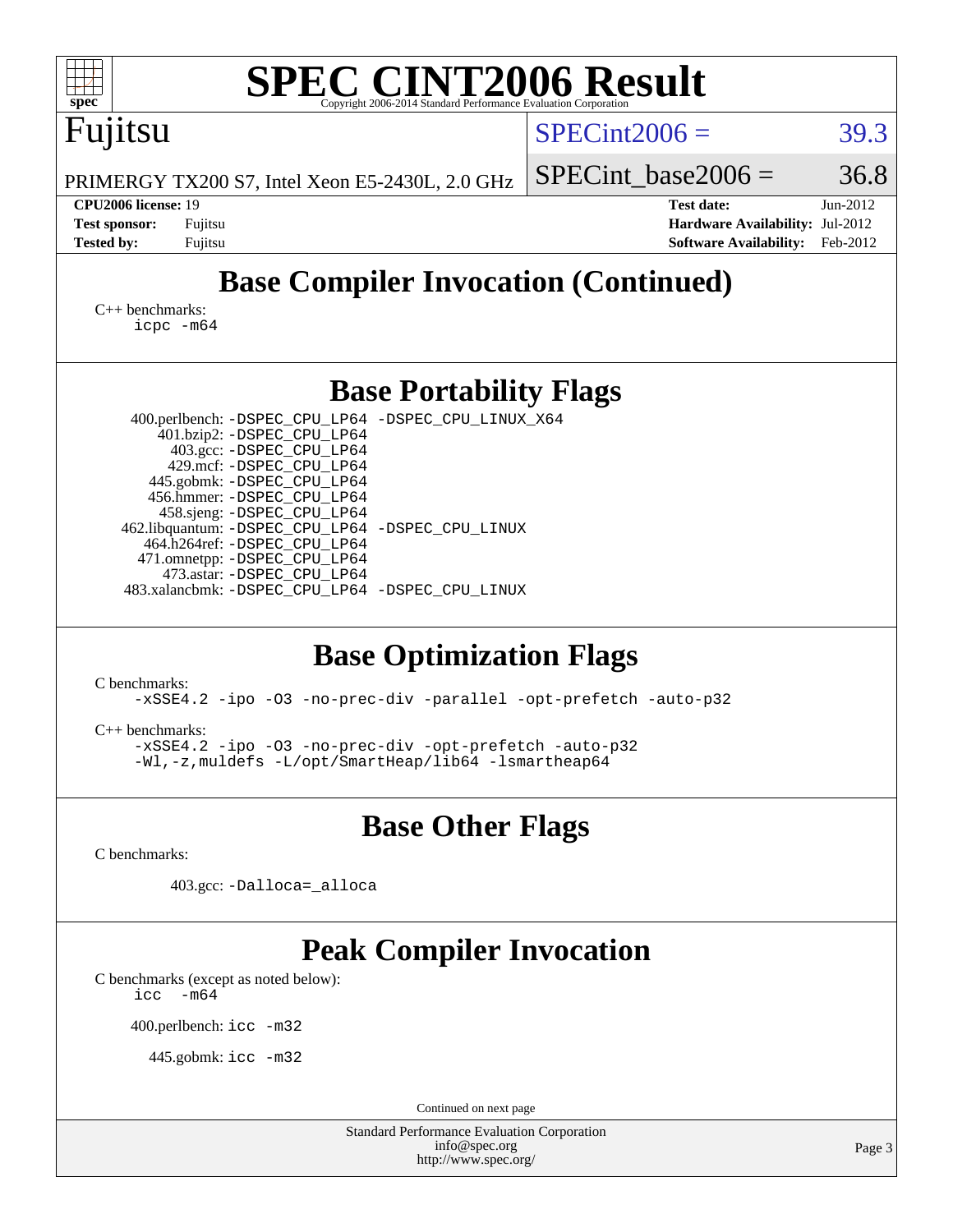

# **[SPEC CINT2006 Result](http://www.spec.org/auto/cpu2006/Docs/result-fields.html#SPECCINT2006Result)**

Fujitsu

 $SPECint2006 = 39.3$  $SPECint2006 = 39.3$ 

SPECint base2006 =  $36.8$ 

PRIMERGY TX200 S7, Intel Xeon E5-2430L, 2.0 GHz

**[Tested by:](http://www.spec.org/auto/cpu2006/Docs/result-fields.html#Testedby)** Fujitsu **[Software Availability:](http://www.spec.org/auto/cpu2006/Docs/result-fields.html#SoftwareAvailability)** Feb-2012

**[CPU2006 license:](http://www.spec.org/auto/cpu2006/Docs/result-fields.html#CPU2006license)** 19 **[Test date:](http://www.spec.org/auto/cpu2006/Docs/result-fields.html#Testdate)** Jun-2012 **[Test sponsor:](http://www.spec.org/auto/cpu2006/Docs/result-fields.html#Testsponsor)** Fujitsu **[Hardware Availability:](http://www.spec.org/auto/cpu2006/Docs/result-fields.html#HardwareAvailability)** Jul-2012

# **[Peak Compiler Invocation \(Continued\)](http://www.spec.org/auto/cpu2006/Docs/result-fields.html#PeakCompilerInvocation)**

464.h264ref: [icc -m32](http://www.spec.org/cpu2006/results/res2012q3/cpu2006-20120810-24130.flags.html#user_peakCCLD464_h264ref_intel_icc_a6a621f8d50482236b970c6ac5f55f93)

[C++ benchmarks \(except as noted below\):](http://www.spec.org/auto/cpu2006/Docs/result-fields.html#CXXbenchmarksexceptasnotedbelow) [icpc -m32](http://www.spec.org/cpu2006/results/res2012q3/cpu2006-20120810-24130.flags.html#user_CXXpeak_intel_icpc_4e5a5ef1a53fd332b3c49e69c3330699)

473.astar: [icpc -m64](http://www.spec.org/cpu2006/results/res2012q3/cpu2006-20120810-24130.flags.html#user_peakCXXLD473_astar_intel_icpc_64bit_fc66a5337ce925472a5c54ad6a0de310)

**[Peak Portability Flags](http://www.spec.org/auto/cpu2006/Docs/result-fields.html#PeakPortabilityFlags)**

 400.perlbench: [-DSPEC\\_CPU\\_LINUX\\_IA32](http://www.spec.org/cpu2006/results/res2012q3/cpu2006-20120810-24130.flags.html#b400.perlbench_peakCPORTABILITY_DSPEC_CPU_LINUX_IA32) 401.bzip2: [-DSPEC\\_CPU\\_LP64](http://www.spec.org/cpu2006/results/res2012q3/cpu2006-20120810-24130.flags.html#suite_peakPORTABILITY401_bzip2_DSPEC_CPU_LP64) 403.gcc: [-DSPEC\\_CPU\\_LP64](http://www.spec.org/cpu2006/results/res2012q3/cpu2006-20120810-24130.flags.html#suite_peakPORTABILITY403_gcc_DSPEC_CPU_LP64) 429.mcf: [-DSPEC\\_CPU\\_LP64](http://www.spec.org/cpu2006/results/res2012q3/cpu2006-20120810-24130.flags.html#suite_peakPORTABILITY429_mcf_DSPEC_CPU_LP64) 456.hmmer: [-DSPEC\\_CPU\\_LP64](http://www.spec.org/cpu2006/results/res2012q3/cpu2006-20120810-24130.flags.html#suite_peakPORTABILITY456_hmmer_DSPEC_CPU_LP64) 458.sjeng: [-DSPEC\\_CPU\\_LP64](http://www.spec.org/cpu2006/results/res2012q3/cpu2006-20120810-24130.flags.html#suite_peakPORTABILITY458_sjeng_DSPEC_CPU_LP64) 462.libquantum: [-DSPEC\\_CPU\\_LP64](http://www.spec.org/cpu2006/results/res2012q3/cpu2006-20120810-24130.flags.html#suite_peakPORTABILITY462_libquantum_DSPEC_CPU_LP64) [-DSPEC\\_CPU\\_LINUX](http://www.spec.org/cpu2006/results/res2012q3/cpu2006-20120810-24130.flags.html#b462.libquantum_peakCPORTABILITY_DSPEC_CPU_LINUX) 473.astar: [-DSPEC\\_CPU\\_LP64](http://www.spec.org/cpu2006/results/res2012q3/cpu2006-20120810-24130.flags.html#suite_peakPORTABILITY473_astar_DSPEC_CPU_LP64) 483.xalancbmk: [-DSPEC\\_CPU\\_LINUX](http://www.spec.org/cpu2006/results/res2012q3/cpu2006-20120810-24130.flags.html#b483.xalancbmk_peakCXXPORTABILITY_DSPEC_CPU_LINUX)

# **[Peak Optimization Flags](http://www.spec.org/auto/cpu2006/Docs/result-fields.html#PeakOptimizationFlags)**

[C benchmarks](http://www.spec.org/auto/cpu2006/Docs/result-fields.html#Cbenchmarks):

 $400.$ perlbench:  $-xSSE4$ .  $2(pass 2)$  -prof-qen(pass 1) [-ipo](http://www.spec.org/cpu2006/results/res2012q3/cpu2006-20120810-24130.flags.html#user_peakPASS2_CFLAGSPASS2_LDCFLAGS400_perlbench_f-ipo)(pass 2) [-O3](http://www.spec.org/cpu2006/results/res2012q3/cpu2006-20120810-24130.flags.html#user_peakPASS2_CFLAGSPASS2_LDCFLAGS400_perlbench_f-O3)(pass 2) [-no-prec-div](http://www.spec.org/cpu2006/results/res2012q3/cpu2006-20120810-24130.flags.html#user_peakPASS2_CFLAGSPASS2_LDCFLAGS400_perlbench_f-no-prec-div)(pass 2) [-prof-use](http://www.spec.org/cpu2006/results/res2012q3/cpu2006-20120810-24130.flags.html#user_peakPASS2_CFLAGSPASS2_LDCFLAGS400_perlbench_prof_use_bccf7792157ff70d64e32fe3e1250b55)(pass 2) [-opt-prefetch](http://www.spec.org/cpu2006/results/res2012q3/cpu2006-20120810-24130.flags.html#user_peakCOPTIMIZE400_perlbench_f-opt-prefetch) [-ansi-alias](http://www.spec.org/cpu2006/results/res2012q3/cpu2006-20120810-24130.flags.html#user_peakCOPTIMIZE400_perlbench_f-ansi-alias) 401.bzip2: [-xSSE4.2](http://www.spec.org/cpu2006/results/res2012q3/cpu2006-20120810-24130.flags.html#user_peakPASS2_CFLAGSPASS2_LDCFLAGS401_bzip2_f-xSSE42_f91528193cf0b216347adb8b939d4107)(pass 2) [-prof-gen](http://www.spec.org/cpu2006/results/res2012q3/cpu2006-20120810-24130.flags.html#user_peakPASS1_CFLAGSPASS1_LDCFLAGS401_bzip2_prof_gen_e43856698f6ca7b7e442dfd80e94a8fc)(pass 1) [-ipo](http://www.spec.org/cpu2006/results/res2012q3/cpu2006-20120810-24130.flags.html#user_peakPASS2_CFLAGSPASS2_LDCFLAGS401_bzip2_f-ipo)(pass 2) [-O3](http://www.spec.org/cpu2006/results/res2012q3/cpu2006-20120810-24130.flags.html#user_peakPASS2_CFLAGSPASS2_LDCFLAGS401_bzip2_f-O3)(pass 2) [-no-prec-div](http://www.spec.org/cpu2006/results/res2012q3/cpu2006-20120810-24130.flags.html#user_peakCOPTIMIZEPASS2_CFLAGSPASS2_LDCFLAGS401_bzip2_f-no-prec-div) [-prof-use](http://www.spec.org/cpu2006/results/res2012q3/cpu2006-20120810-24130.flags.html#user_peakPASS2_CFLAGSPASS2_LDCFLAGS401_bzip2_prof_use_bccf7792157ff70d64e32fe3e1250b55)(pass 2) [-auto-ilp32](http://www.spec.org/cpu2006/results/res2012q3/cpu2006-20120810-24130.flags.html#user_peakCOPTIMIZE401_bzip2_f-auto-ilp32) [-opt-prefetch](http://www.spec.org/cpu2006/results/res2012q3/cpu2006-20120810-24130.flags.html#user_peakCOPTIMIZE401_bzip2_f-opt-prefetch) [-ansi-alias](http://www.spec.org/cpu2006/results/res2012q3/cpu2006-20120810-24130.flags.html#user_peakCOPTIMIZE401_bzip2_f-ansi-alias) 403.gcc: [-xAVX](http://www.spec.org/cpu2006/results/res2012q3/cpu2006-20120810-24130.flags.html#user_peakCOPTIMIZE403_gcc_f-xAVX) [-ipo](http://www.spec.org/cpu2006/results/res2012q3/cpu2006-20120810-24130.flags.html#user_peakCOPTIMIZE403_gcc_f-ipo) [-O3](http://www.spec.org/cpu2006/results/res2012q3/cpu2006-20120810-24130.flags.html#user_peakCOPTIMIZE403_gcc_f-O3) [-no-prec-div](http://www.spec.org/cpu2006/results/res2012q3/cpu2006-20120810-24130.flags.html#user_peakCOPTIMIZE403_gcc_f-no-prec-div) [-inline-calloc](http://www.spec.org/cpu2006/results/res2012q3/cpu2006-20120810-24130.flags.html#user_peakCOPTIMIZE403_gcc_f-inline-calloc) [-opt-malloc-options=3](http://www.spec.org/cpu2006/results/res2012q3/cpu2006-20120810-24130.flags.html#user_peakCOPTIMIZE403_gcc_f-opt-malloc-options_13ab9b803cf986b4ee62f0a5998c2238) [-auto-ilp32](http://www.spec.org/cpu2006/results/res2012q3/cpu2006-20120810-24130.flags.html#user_peakCOPTIMIZE403_gcc_f-auto-ilp32)  $429$ .mcf: basepeak = yes 445.gobmk: [-xSSE4.2](http://www.spec.org/cpu2006/results/res2012q3/cpu2006-20120810-24130.flags.html#user_peakPASS2_CFLAGSPASS2_LDCFLAGS445_gobmk_f-xSSE42_f91528193cf0b216347adb8b939d4107)(pass 2) [-prof-gen](http://www.spec.org/cpu2006/results/res2012q3/cpu2006-20120810-24130.flags.html#user_peakPASS1_CFLAGSPASS1_LDCFLAGS445_gobmk_prof_gen_e43856698f6ca7b7e442dfd80e94a8fc)(pass 1) [-prof-use](http://www.spec.org/cpu2006/results/res2012q3/cpu2006-20120810-24130.flags.html#user_peakPASS2_CFLAGSPASS2_LDCFLAGS445_gobmk_prof_use_bccf7792157ff70d64e32fe3e1250b55)(pass 2) [-ansi-alias](http://www.spec.org/cpu2006/results/res2012q3/cpu2006-20120810-24130.flags.html#user_peakCOPTIMIZE445_gobmk_f-ansi-alias) 456.hmmer: [-xSSE4.2](http://www.spec.org/cpu2006/results/res2012q3/cpu2006-20120810-24130.flags.html#user_peakCOPTIMIZE456_hmmer_f-xSSE42_f91528193cf0b216347adb8b939d4107) [-ipo](http://www.spec.org/cpu2006/results/res2012q3/cpu2006-20120810-24130.flags.html#user_peakCOPTIMIZE456_hmmer_f-ipo) [-O3](http://www.spec.org/cpu2006/results/res2012q3/cpu2006-20120810-24130.flags.html#user_peakCOPTIMIZE456_hmmer_f-O3) [-no-prec-div](http://www.spec.org/cpu2006/results/res2012q3/cpu2006-20120810-24130.flags.html#user_peakCOPTIMIZE456_hmmer_f-no-prec-div) [-unroll2](http://www.spec.org/cpu2006/results/res2012q3/cpu2006-20120810-24130.flags.html#user_peakCOPTIMIZE456_hmmer_f-unroll_784dae83bebfb236979b41d2422d7ec2) [-auto-ilp32](http://www.spec.org/cpu2006/results/res2012q3/cpu2006-20120810-24130.flags.html#user_peakCOPTIMIZE456_hmmer_f-auto-ilp32) [-ansi-alias](http://www.spec.org/cpu2006/results/res2012q3/cpu2006-20120810-24130.flags.html#user_peakCOPTIMIZE456_hmmer_f-ansi-alias) 458.sjeng: [-xSSE4.2](http://www.spec.org/cpu2006/results/res2012q3/cpu2006-20120810-24130.flags.html#user_peakPASS2_CFLAGSPASS2_LDCFLAGS458_sjeng_f-xSSE42_f91528193cf0b216347adb8b939d4107)(pass 2) [-prof-gen](http://www.spec.org/cpu2006/results/res2012q3/cpu2006-20120810-24130.flags.html#user_peakPASS1_CFLAGSPASS1_LDCFLAGS458_sjeng_prof_gen_e43856698f6ca7b7e442dfd80e94a8fc)(pass 1) [-ipo](http://www.spec.org/cpu2006/results/res2012q3/cpu2006-20120810-24130.flags.html#user_peakPASS2_CFLAGSPASS2_LDCFLAGS458_sjeng_f-ipo)(pass 2) [-O3](http://www.spec.org/cpu2006/results/res2012q3/cpu2006-20120810-24130.flags.html#user_peakPASS2_CFLAGSPASS2_LDCFLAGS458_sjeng_f-O3)(pass 2) [-no-prec-div](http://www.spec.org/cpu2006/results/res2012q3/cpu2006-20120810-24130.flags.html#user_peakPASS2_CFLAGSPASS2_LDCFLAGS458_sjeng_f-no-prec-div)(pass 2) [-prof-use](http://www.spec.org/cpu2006/results/res2012q3/cpu2006-20120810-24130.flags.html#user_peakPASS2_CFLAGSPASS2_LDCFLAGS458_sjeng_prof_use_bccf7792157ff70d64e32fe3e1250b55)(pass 2) [-unroll4](http://www.spec.org/cpu2006/results/res2012q3/cpu2006-20120810-24130.flags.html#user_peakCOPTIMIZE458_sjeng_f-unroll_4e5e4ed65b7fd20bdcd365bec371b81f)

Continued on next page

Standard Performance Evaluation Corporation [info@spec.org](mailto:info@spec.org) <http://www.spec.org/>